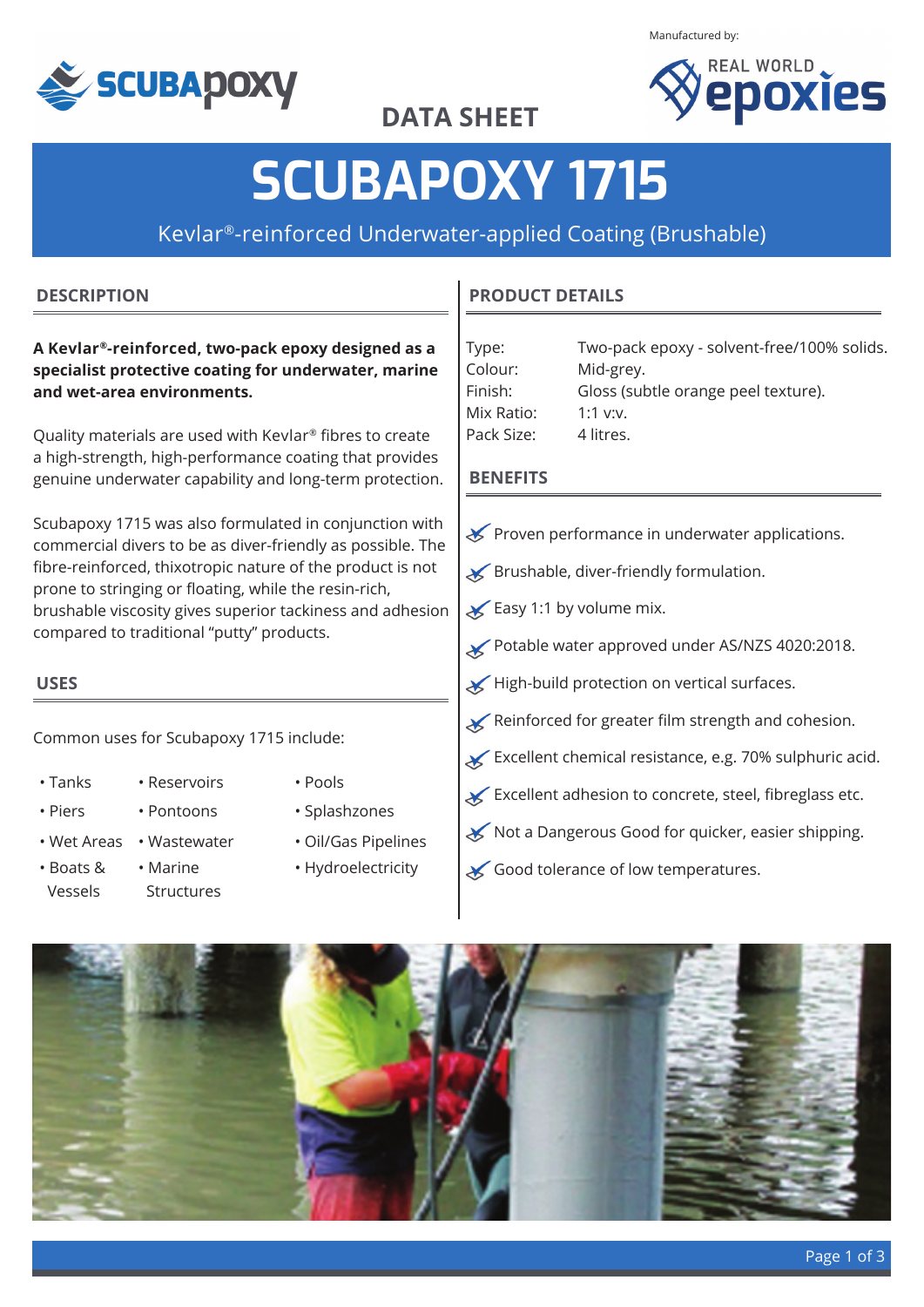# **SCUBAPOXY 1715**

#### **PROPERTIES**

| <b>Adhesion</b><br><b>ASTM D451/ISO 4624</b>                 | Concrete - substrate failure in<br>dry and wet<br>Steel - Wet >2700psi<br>- Dry >2600psi                                            |
|--------------------------------------------------------------|-------------------------------------------------------------------------------------------------------------------------------------|
| <b>Hardness</b><br><b>ASTM D-2280</b><br>JIS K 5600-5-4:1999 | 80-85 Shore D<br>4H                                                                                                                 |
| <b>Abrasion</b><br><b>CS 17/1kg/1000 cycles</b>              | 77mg/1000 cycles                                                                                                                    |
| <b>Potable Water</b><br>AS/NZS 4020:2018                     | Passed all criteria at a min.<br>exposure of 7500mm <sup>2</sup> per litre                                                          |
| <b>Cathodic</b><br><b>Disbondment</b><br>AS/NZS 4352:1995    | Average Radial Disbondment:<br>8.3mm - dry, chilled, 20°C cure<br>2.5mm - wet, chilled, 12°C cure<br>3.4mm - wet, chilled, 3°C cure |

#### **CHEMICAL RESISTANCE**

| 10% Acetic Acid |                                            |
|-----------------|--------------------------------------------|
| Bleach          | 50% Sodium Hydroxide<br>70% Sulphuric Acid |
| Ethanol         | <b>Xylene</b>                              |
| Toluene         | Hydrocarbons/Fuels/Oils                    |
| Skydrol         | 10% Lactic Acid                            |
| Deionized Water |                                            |

Staining may occur when exposed to aggressive chemicals. Good housekeeping practices, including dilution and spillage clean up, will minimise chemical damage. For full immersion performance, contact supplier.

#### **COVERAGE**

The actual coverage achieved by Scubapoxy 1715 will depend on the substrate characteristics and condition.

The theoretical yields for a 600-micron coating film (recommended) are:

#### **4 litre kit @ 1.67m2 /L = 6.67m2**



### **CURING TIMES**

|                  | Time (@ 25°C) |
|------------------|---------------|
| Pot Life         | - 30 minutes  |
| Set (touch)      | - 6 hours     |
| Set (hard)       | - 15 hours    |
| Re-coat (min.)   | - 15 hours    |
| Re-coat (max.)   | - 36 hours    |
| <b>Full Cure</b> | - 7 days      |
|                  |               |

- Approximate time frames for full kit  $@$  25 $°C$ .
- Pot life will shorten for larger mixes.
- Curing times will decrease with increasing temperature
- (+10°C will halve curing times, -10°C will double them).

#### **PRODUCT NOTES**

- Some settling may be experienced in Part B over long periods of time without use. In such cases, mix separately and thoroughly before use.
- Scubapoxy 1715 will be difficult to brush at temperatures below 15°C. In this case, it's helpful to pre-warm the components separately in a heat bath before use.
- Scubapoxy 1715 should not be applied in temperatures lower than 5°C.
- Scubapoxy 1715 has thixotropic properties, which give the wet film good sag resistance on vertical surfaces. Thickness should not exceed 1000 microns/1mm when applied at temperatures greater than  $25^{\circ}$ C.
- Scubapoxy 1715 is compatible with most cathodic protection systems. If possible, test prior to use.
- Consistent with all epoxies, Scubapoxy 1715 will tend to discolour upon extended UV exposure. This doesn't detract from coating performance.
- Clean up with MEK, acetone or methylated spirits.